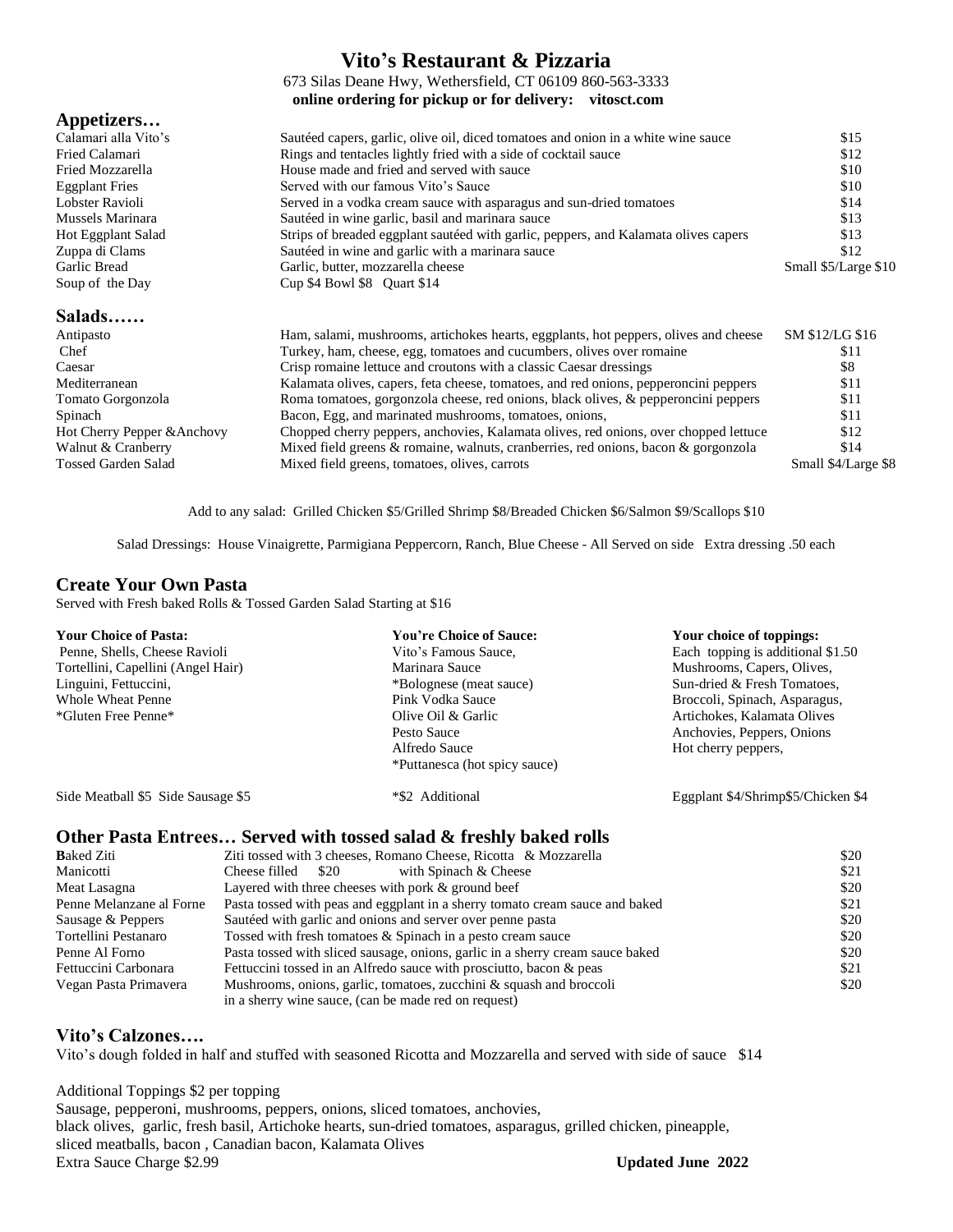## **Eggplant Entrees…. Served with side Penne pasta and a tossed garden salad & freshly baked rolls**

| <b>Eggplant Florentine</b> | Freshly breaded eggplant layered with spinach, tomatoes and ricotta, and |      |
|----------------------------|--------------------------------------------------------------------------|------|
|                            | Topped with mozzarella cheese and sauce and baked                        | \$22 |
| Eggplant Parmigiana        | Fresh breaded Eggplant baked with mozzarella cheese and sauce            | \$21 |
| Eggplant Bianco            | Fresh breaded Eggplant with baby spinach, capers and melted provolone    |      |
|                            | in a lemon butter sauce                                                  | \$22 |

### **Chicken Entrees …. Served with side Penne pasta and a tossed garden salad & freshly baked rolls**

| Chicken Parmigiana                | Breaded Chicken topped with sauce and mozzarella                                                                                         | \$21 |
|-----------------------------------|------------------------------------------------------------------------------------------------------------------------------------------|------|
| Chicken Marsala                   | Chicken breast sautéed with mushrooms in a Marsala wine sauce                                                                            | \$21 |
| <b>Chicken Francaise</b>          | Egg-dipped chicken breast sautéed with white wine and lemon                                                                              | \$21 |
| Chicken Artichoke                 | Sautéed Chicken breast with prosciutto, capers & artichokes hearts in a                                                                  |      |
|                                   | White wine and lemon sauce                                                                                                               | \$23 |
| Chicken Piccata                   | Sautéed chicken breast with capers, in a lemon butter sauce                                                                              | \$21 |
| Chicken Gorgonzola                | Sautéed chicken breast with mushrooms, artichokes, red roasted peppers, and<br>fresh chopped tomatoes in a creamy gorgonzola cream sauce | \$23 |
| Chicken Sorrento                  | Layered Chicken breast with breaded fresh eggplant and ham topped with fresh<br>Mozzarella served in a sherry marinara sauce             | \$24 |
|                                   |                                                                                                                                          |      |
| <b>Veal Entrees</b>               | Served with side Penne pasta and a tossed garden salad & freshly baked rolls                                                             |      |
| Veal Parmigiana                   | Freshly breaded veal topped with sauce and mozzarella cheese                                                                             | \$22 |
| Veal Marsala                      | Tender veal sautéed with mushrooms in a Marsala wine sauce                                                                               | \$23 |
| Veal Florentine                   | Egg-dipped veal, sauteed in lemon wine sauce served over baby spinach                                                                    | \$23 |
| Veal Cutlet                       | Freshly breaded veal with roasted red peppers in a lemon garlic sauce                                                                    | \$22 |
| Seafood                           | Served with a tossed salad and freshly baked rolls                                                                                       |      |
| Salmon                            | Pan seared salmon in a lemon butter sauce served with spinach $\&$ side penne                                                            | \$24 |
| Shrimp Puttanesca                 | Sautéed with capers, garlic, Kalamata olives, onions & a touch of anchovy                                                                |      |
|                                   | In a spicy sauce over linguine                                                                                                           | \$23 |
| Linguine with Clam Sauce          | Whole baby clams served either white or red sauce                                                                                        | \$20 |
| Shrimp Scampi                     | Sautéed with capers and garlic in a white wine sauce over linguine                                                                       | \$22 |
| Calamari                          | Sautéed in a richly seasoned tomato sauce, served over linguine                                                                          | \$20 |
| Shrimp & Scallops Romano          | Mushrooms, roasted peppers, fresh tomatoes & Artichokes hearts                                                                           |      |
|                                   | In a white wine sauce over linguine                                                                                                      | \$24 |
| Lobster Ravioli                   | Served in a vodka cream sauce with asparagus and sun-dried tomatoes                                                                      | \$22 |
| Mussels Marinara                  | Sautéed in wine, garlic, and herbs served in a rich marinara sauce over linguine                                                         | \$20 |
| Cioppino                          | Combination of scallops, calamari, shrimp, clams & mussels, sautéed in a                                                                 |      |
|                                   | wine served over linguine in a red or white sauce                                                                                        | \$28 |
| Vito's Sides                      |                                                                                                                                          |      |
| Side Sautéed Spinach & garlic \$5 | Sautéed Broccoli \$5 Side Sautéed Mixed Vegetables \$5                                                                                   |      |
| Side Meatball \$5                 | Side Sausage \$5                                                                                                                         |      |
| Side Vito's Sauce \$3             | Side Vito's Sauce \$5 16oz container<br>Ouart of Vito's Sauce \$11<br>80z container                                                      |      |

Vito's Take home Sauces – 8oz \$4.00/16 oz \$8.00/Quart \$16

| Marinara Sauce | Pink Vodka | Alfredo | <b>Bolognese</b> |
|----------------|------------|---------|------------------|
|----------------|------------|---------|------------------|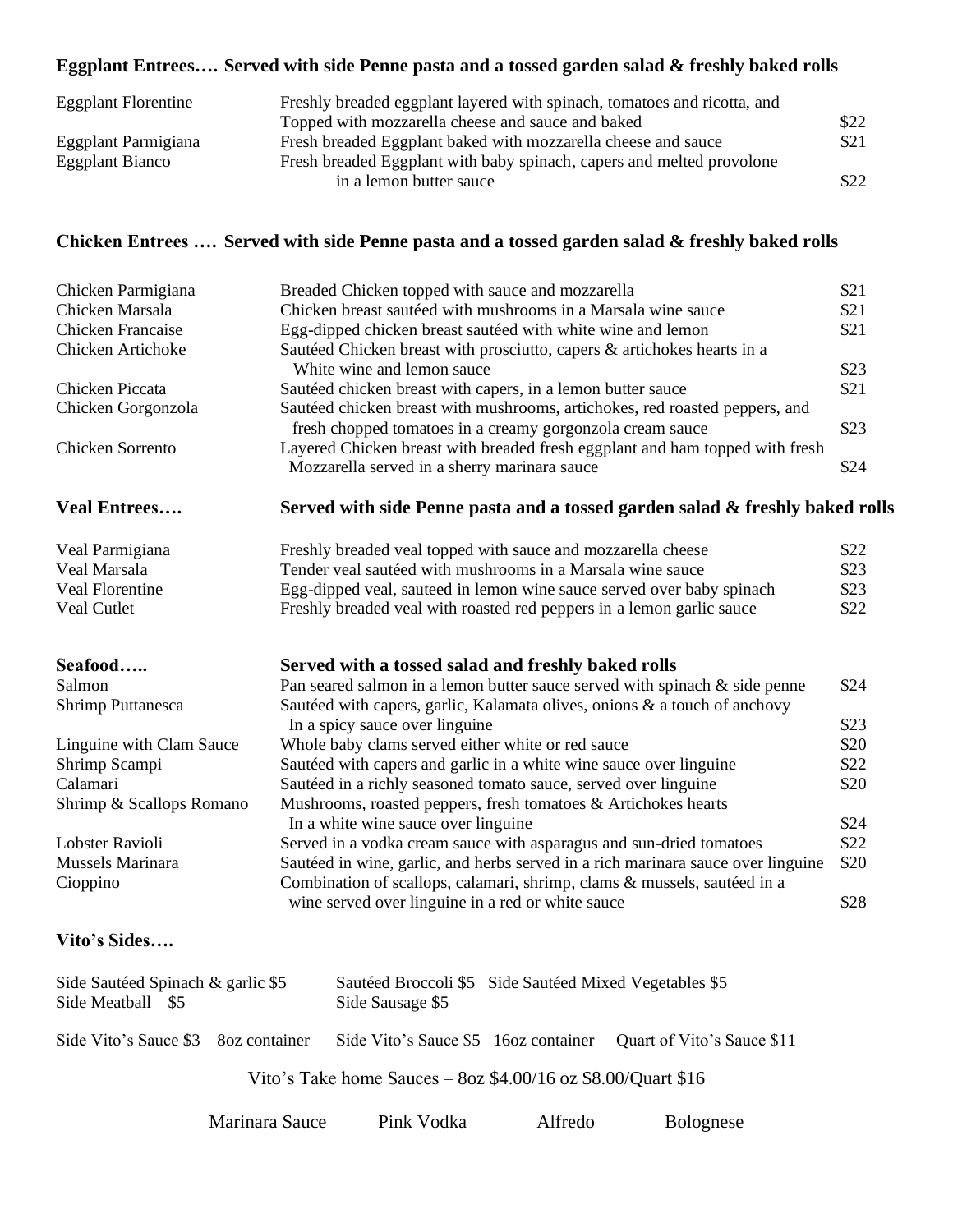## **Create your own Pizza Vito's Style**

Small 12" 8 slices with Mozzarella \$13 Large 16" 12 slices with Mozzarella \$15

Additional Items Small \$2.50 Large \$3.50 Sausage, pepperoni, hamburger, mushrooms, peppers, onions, sliced tomatoes, anchovies, black olives, garlic, fresh basil

> Specialty Items Small\$3.50 Large \$4.50 Artichoke hearts, sun-dried tomatoes, asparagus, chicken, pineapple, sliced meatballs, bacon Shrimp, Canadian bacon, Kalamata Olives,

> > We offer the following Style Crusts

Vito's Style Crust - This is our signature crust. It is a medium thickness crust made fresh daily. This is considered a typical pizza crust not too thick or thin.

New York Pizza Crust - This is our **THIN CRUST** pizza. We start with our made fresh daily pizza dough, then hand stretch it to give you that great New York thin crust pizza! \$1.00 additional charge

Sicilian Pizza Crust - This is our **THICK CRUST** pizza, sometimes mistakenly called a Deep Dish. Our Sicilian Pizza starts with our made fresh pizza dough...and we give you a lot of it! \$1.00 Additional

We also have the following!

Udi's Gluten free Crusts Available 10" \$3 additional charge (this crust is not vegan) Rich's Cauliflower Crusts (also gluten free) 10" \$3 additional charge (this crust is not vegan)

Our dough is made fresh daily and is always VEGAN

### **Grinders & Panini & Wraps……..**

|     | $\frac{1}{2}$ Grinder 8" \$9 |                   | Whole Grinder 16" \$18 Whole Wheat Wraps \$9 | Panini's \$11 |
|-----|------------------------------|-------------------|----------------------------------------------|---------------|
| Ham | <b>Roast Beef</b>            | <b>Mortadella</b> | Turkey                                       | Italian Combo |
|     | Genoa Salami — Cooked Salami | <b>Capicola</b>   | Tuna                                         | Veggie        |

**All Grinders above served with lettuce, tomato, sweet roasted peppers & Provolone Cheese Served Cold or Hot oven toasted**

American Chicken Cutlet **American Style: Bread Chicken, served with lettuce, tomato, peppers & Provolone Cheese no sauce Served Cold or hot oven toasted**

> Pepper & Egg Served hot with Provolone cheese **Served Hot oven toasted**

Eggplant Meatball Chicken Cutlet Sausage

**All grinders above served hot with sweet roasted peppers and provolone Cheese**

Steak **Served with sautéed mushrooms & onions with provolone cheese Served Hot oven toasted or Cold**

Veggie

**Spinach, onions, mushrooms, lettuce, tomatoes peppers, olives with Provolone cheese**

### **Extras for Grinders/Panani/Whole Wheat Wraps**

|               | <b>Half/Whole</b>      | <b>Half/Whole</b>               |
|---------------|------------------------|---------------------------------|
| Mayo          | Extra Cheese \$1/\$2   | Hot Cherry Peppers \$.50/\$1.00 |
| Mustard       | Olives \$.50/\$1       | Onions \$.50/\$1                |
| Oil & Vinegar | Cucumbers $$.50/$1.00$ |                                 |
|               | Bacon \$2.00/\$4.00    |                                 |